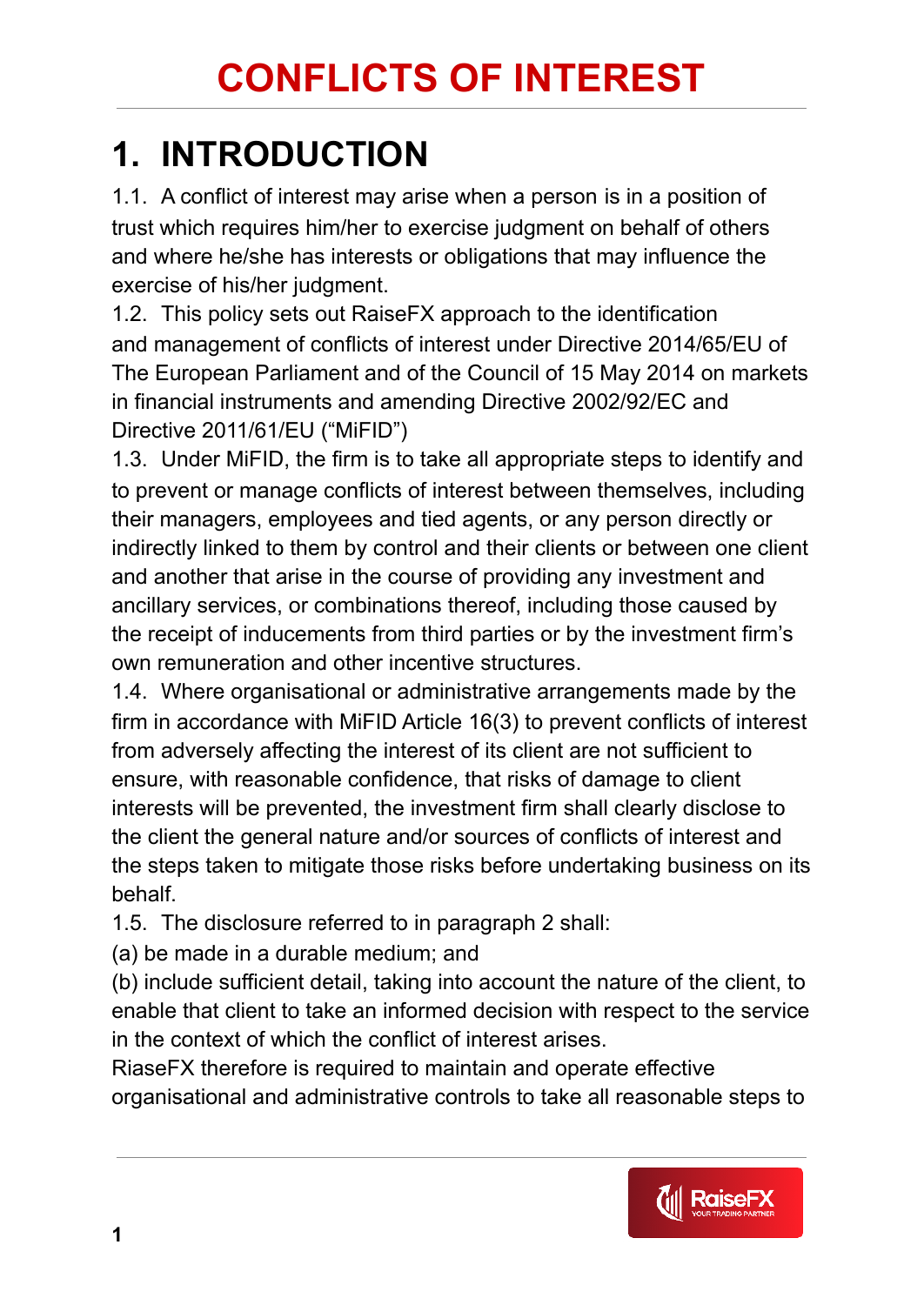identify, manage, disclose and record conflicts of interest. In order to achieve this RaiseFX has established and implemented a Conflicts of Interest Policy ("the Policy").

#### **2. IDENTIFICATION OF CONFLICTS OF INTERESTS**

2.1. When the Company deals with the Customer, the Company, an associate or some other person connected with the Company may have an interest, relationship or arrangement that is material in relation to the Transaction concerned or that it conflicts with the Customer's interest.

2.2. For the purposes of identifying the types of conflict referred to above, the following criteria shall be taken into account in determining whether a conflict exists or may exist;

In the course of providing a service to a customer, is RaiseFX; 2.2.1. Likely to make a financial gain, or avoid a financial loss, at the expense of the customer.

2.2.2. Have an interest in the outcome of a service provided to the customer or of a transaction carried out on behalf of the customer, which is distinct from the customer's interest in that outcome.

2.2.3. Have a financial or other incentive to favour the interest of another customer or group of customers over the interests of the customer.

2.2.4. Carrying on the same business as the customer.

2.2.5. Receiving or will receive from a person other than the customer an inducement in relation to a service provided to the customer, in the form of monies, goods or services, other than the standard commission or fee for that service

2.2.6. Allowed to profit personally from an arrangement outside the compensation arrangements provided by RaiseFX.

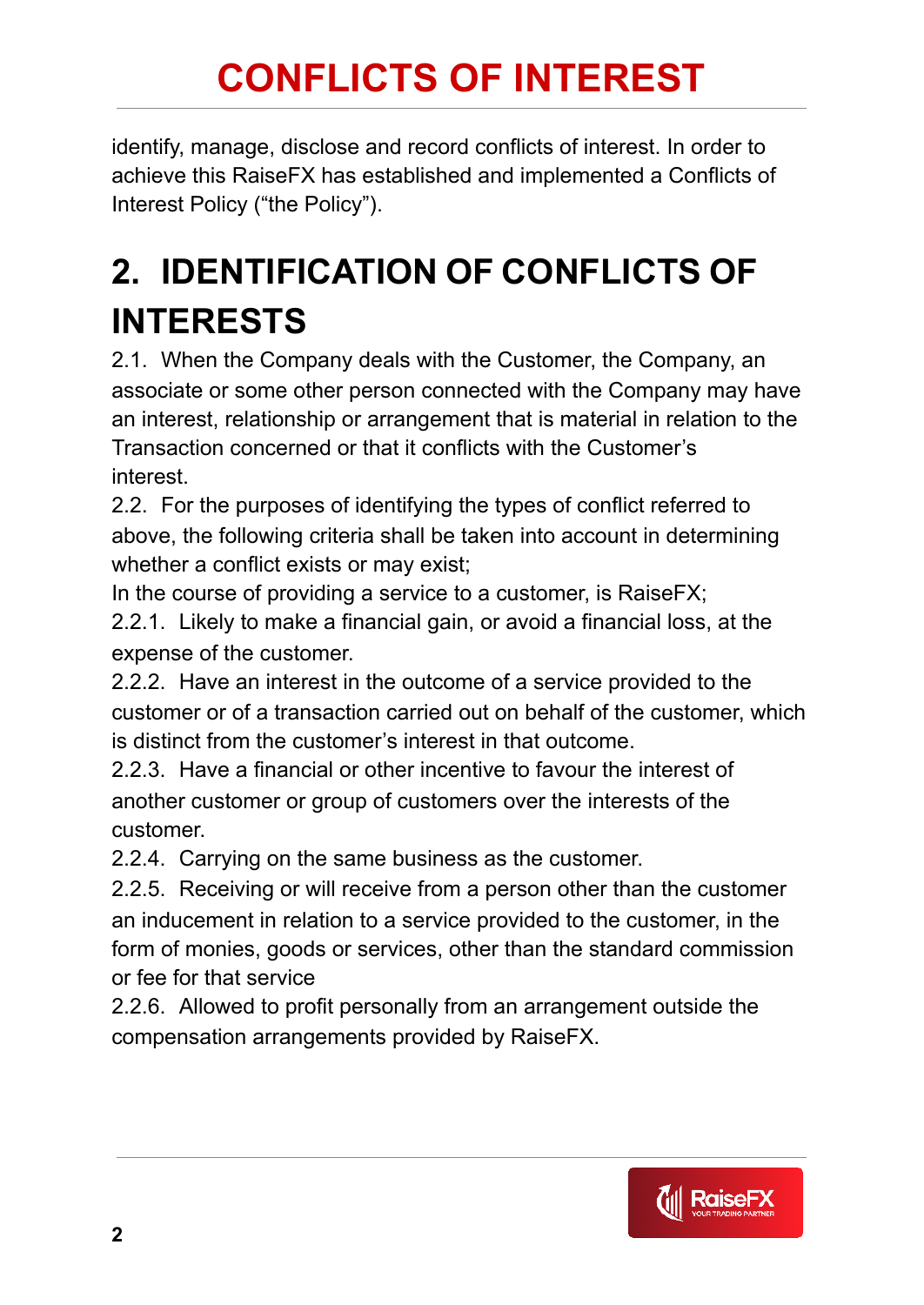#### **3. POTENTIAL CONFLICTS IDENTIFIED**

3.1. The following investment services and activities and ancillary services carried out by or on behalf of RaiseFX have been identified as circumstances which constitute or may give rise to a conflict of interest entailing a material risk of damage to the interests of one or more customers:

3.1.1. RaiseFX is the counterparty to its customer's positions and therefore may make a financial gain, or avoid a financial loss, at the expense of the customer.

RaiseFX may hedge its customer's positions and therefore have a commercial interests

3.1.2. Customers may be referred to RaiseFX by a third party who is remunerated by RaiseFX. Such remuneration may be paid to a partner of RaiseFX in relation to marketing activities connected with the on-boarding of new customers.

3.1.3. RaiseFX does not provide recommendations to its customers but RaiseFX does produce investment analysis and is also counterparty to its customer's positions.

### **4. MANAGEMENT OF IDENTIFIED CONFLICTS**

4.1. The following provisions apply for the purposes of dealing with the specific conflicts and potential conflicts identified above:

4.1.1. RaiseFX is the counterparty to all trades and manages its risk based on aggregate risk exposure across all customers and instruments. 4.1.2. The RaiseFX hedges its net risk with counterparties which means that customers objectives are more aligned with its own objectives notwithstanding it is acting as principal in all transactions. As RaiseFX does not provide investment advice no conflict can arise from this source. It is not within the scope of the company's regulatory permissions to provide investment advice.

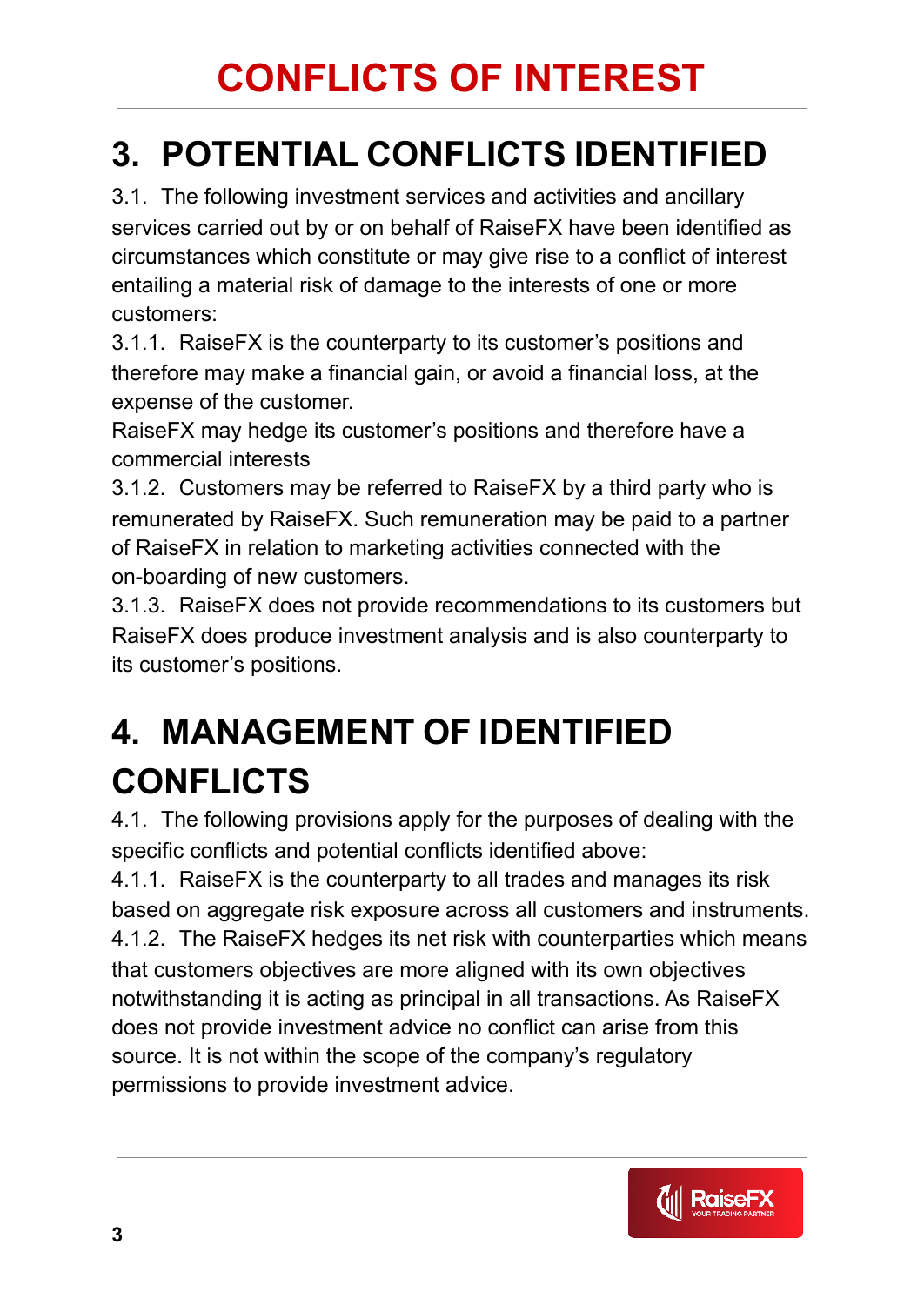4.1.3. Fees may only be paid/received to/from third parties in line with the specific MiFID tests:

4.1.3.1. the existence, nature and amount of the fee, commission or benefit, or, where the amount cannot be ascertained, the method of calculating that amount, is clearly disclosed to the customer, in a manner that is comprehensive, accurate and understandable, prior to the provision of the relevant investment or ancillary service;

4.1.3.2. the payment of the fee or commission, or the provision of the non-monetary benefit;

4.1.3.2.1. Is designed to enhance the quality of the relevant service to the customer; and

4.1.3.2.2. Does not impair compliance with the Firm's duty to act in the best interests of the customer.

4.1.3.2.3. Persons will be prevented/limited from exercising inappropriate influence over the way in which a relevant person carries out services.

### **5. INVESTMENT RESEARCH**

5.1. Financial analysts and any other relevant persons involved in the production of investment research must not make recommendations and subsequently undertake personal transactions or transactions on behalf of RaiseFX;

5.1.1. in financial instruments to which the investment research relates, or

5.1.2. in any related financial instruments,

# **6. OTHER CONFLICTS OF INTEREST**

6.1. The following measures have been adopted in relation to other conflicts of interest:

6.1.1. RaiseFX undertakes ongoing monitoring of business activities to ensure that internal controls are appropriate.